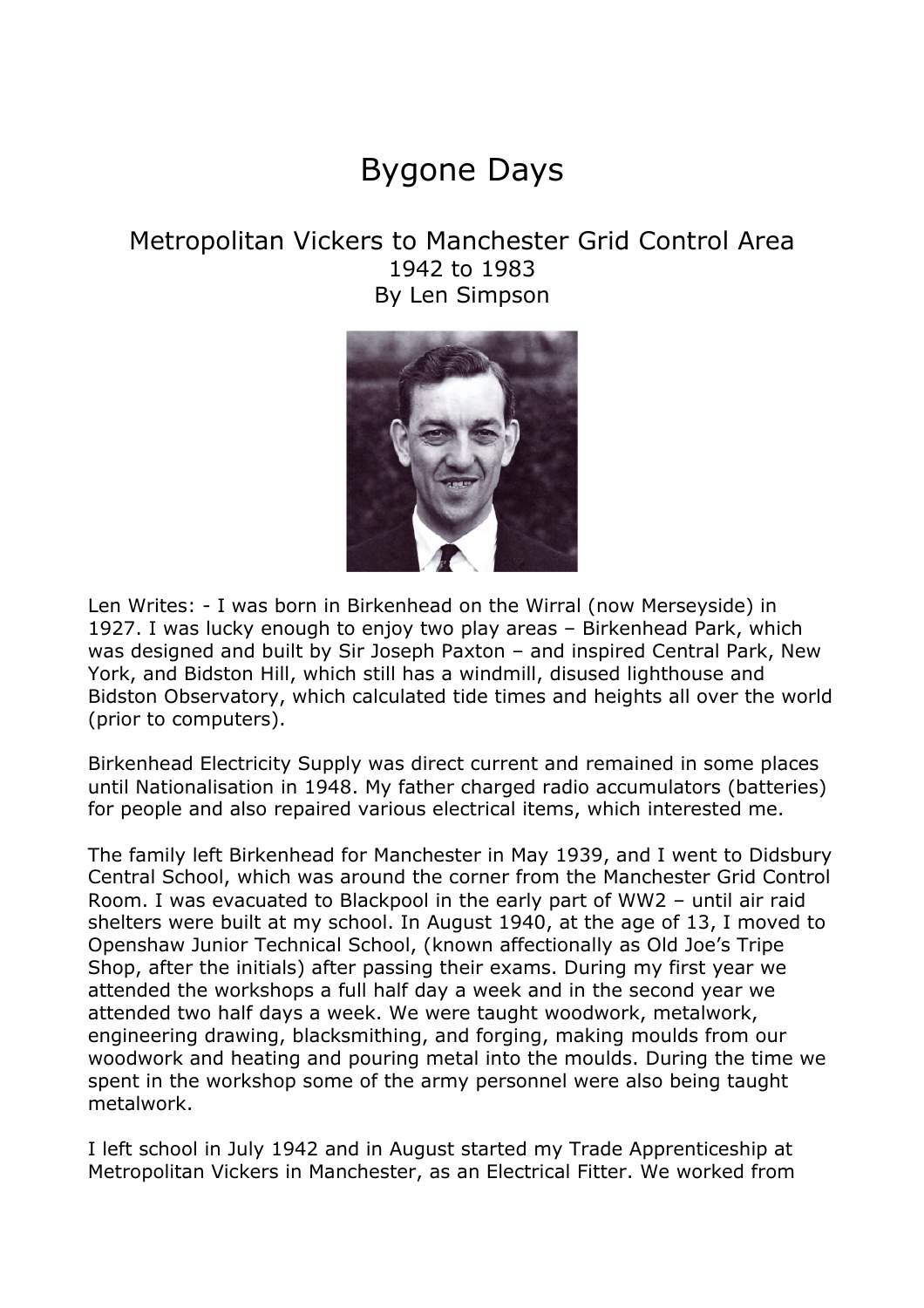07.30 until 17.00, Monday to Friday, with an hour off for lunch, and 07.30 to 12.00 noon on Saturday. We moved round various departments for our training, and spent half a day a week attending their school at Stretford Technical College. From September 1942 I attended night school three nights a week from 18.30 to 21.00 to obtain professional qualifications – Ordinary National Certificate (ONC), Higher National Certificate (HNC) with endorsements' in Electrical Engineering. I was given half a day off each week to attend the HNC first year, and then a full day off for the second year.

When I was 20 I was sent for by the Education Department who looked after all the apprentices, and I was asked which department I wished to join when I finished my apprenticeship. Not thinking I stood a chance I said the Drawing Office. A couple of days later I was interviewed by the Chief Draughtsman of the largest Drawing Office in the Company (over 100 draughtsman) who told me I could continue my training in a couple of the departments, marking out for drilling and cutting of metal. Then before coming out of Time I started work in the Drawing Office as a staff member, starting work at 08.30.

Whilst on day release at Stockport Technical College I was encouraged by two of the Tutors to take the IEE (Institution of Electrical Engineers) English exam, as at that time there was no need to take the course, whereas the following year the rules changed and people had to take a course in English. Luckily, I passed the exam and was then encouraged to join the IEE as a Student Member. Later I became a Graduate Member, and eventually an Associate Member (now Member). The IEE expanded and is now the IET – The Institution of Engineering and Technology.

I did not do National Service due to being an Apprentice in an Arms' producing company, then studying for Professional Qualifications, and then being old enough not to be required!

My first connection with the Electricity Supply Industry was in the late 1940s when I was a Draughtsman at Metropolitan Vickers, Manchester, on High-Frequency Induction Furnaces. One contract I was on was an HF (High Frequency) Vacuum Induction Furnace for the UK Atomic Energy Authority that was used to make the fuel rods for the Magnox Power Stations. One day at the Springfield's factory, where these furnaces were installed, I handled the rod, prior to it being encased in aluminum. It was surprising how heavy a two-footlong three-quarter inch diameter Uranium rod was.

I left Metropolitan Vickers in February 1956 to join the CEA (Central Electricity Authority) at North Western Region – System Operation Branch – at Didsbury HQ, in the Manchester Grid Control Room. The property was owned by the CEA having been bought in the late 1920s/early 1930s. The address was 825 Wilmslow Road, Didsbury, Manchester. The area we covered was bordered by Scotland, down the Pennines and Peak District to Buxton, across to Crewe and Aberystwyth. The voltages were mainly 132KV system and some 33KV. On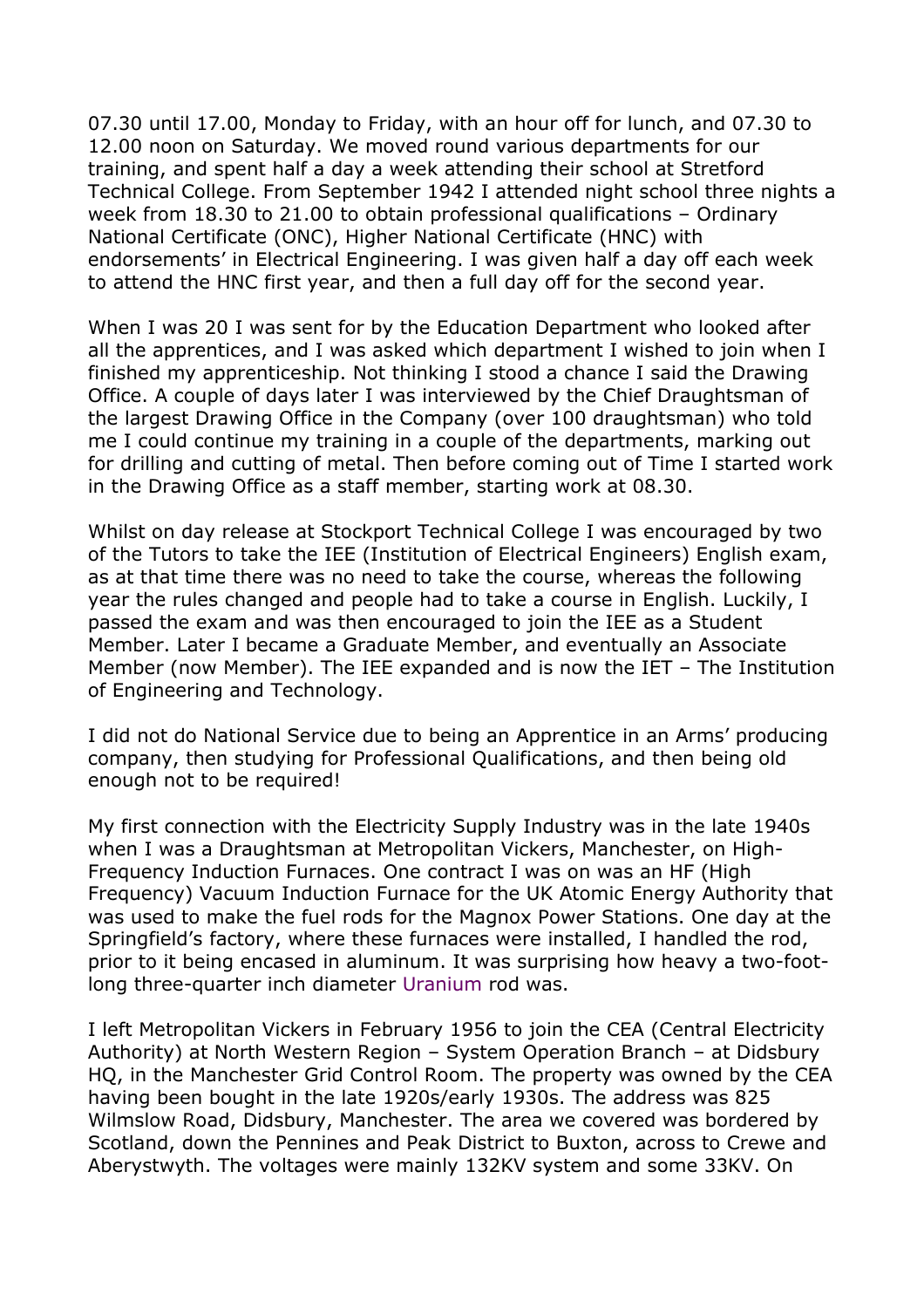Nationalisation, BEA (British Electric Authority) took control of all Generation and 132KV Grid Lines (which had been under the control of the CEB – Central Electricity Board)

In the early 1950s Andrew Cooper the Divisional Controller of the North Western Region presented the Institution of Electrical Engineers (IEE) Faraday Lecture, given in several locations in the UK (Institution of Engineering and Technology (IET) will have details of this lecture).

When I joined the CEA (Central Electricity Authority) in the Manchester Grid Control Room in February 1956 I was issued with towels. This facility ceased when, shortly afterwards ( $1<sup>st</sup>$  June 1956) a 10% shift allowance was introduced. The staff in the Control Room comprised five Senior Switching Engineers, five Loading Engineers and five Estimate and Costs Engineers, who also took the output readings from the power stations. They were responsible for their own Rota's. On one occasion the Costing Engineers were down to two men for two weeks. Of the others, one left for another job, one went on holiday and the other went off sick. The two of us remaining did 12-hour shifts changing at 08:30 and 20:30, and on the Monday did the changeover at 8:30, 16:30 and 22:00 to facilitate one not doing the nightshift for two weeks.

In February 1956 the Manchester Grid Control dealt with 53 Power stations comprising of multiple sizes of generators, ranging from a 0.3 MW Hydro Station at Coniston to new 60 MW generators at Chadderton and Carrington. One instruction I was given by a Senior Engineer was if the press ring up give them no information – act daft. He had been grossly misreported during the severe winter of 1946/7 when power cuts and a three-day week operated. A reporter rang and asked what the solution to the present situation would be. The Senior Engineer said that in the present situation there was no solution until the weather improved. Pressed further, he said something to the effect that what we *cannot* do is take kettles away from people. The next day the paper said that the Engineers in the supply industry would take the kettles away from people to help relieve the power shortage situation!

The late 1950s saw the arrival of Mr. W C Parker as Regional Director, North West Region, and his policy was that the pulverised fuel Power Stations should economise and burn cheaper slurry fuel, which contained a high-water content. At Bold A Power Station, comprising four 30 MW units, whilst using this fuel the fires in the boilers kept going out. To restart the fires oil burners were used. One morning Bold A number 2 machine had a water carryover into the turbine, resulting in an explosion of the turbine, and causing extensive damage to number 2 unit and the adjacent machines. A new machine had to be ordered to replace unit two, whilst the two adjacent units were repaired and returned to service.

In April 1956 a Russian delegation, led by Malenkov, who later became prime minister, visited the Manchester Grid Control Room. His minders were huge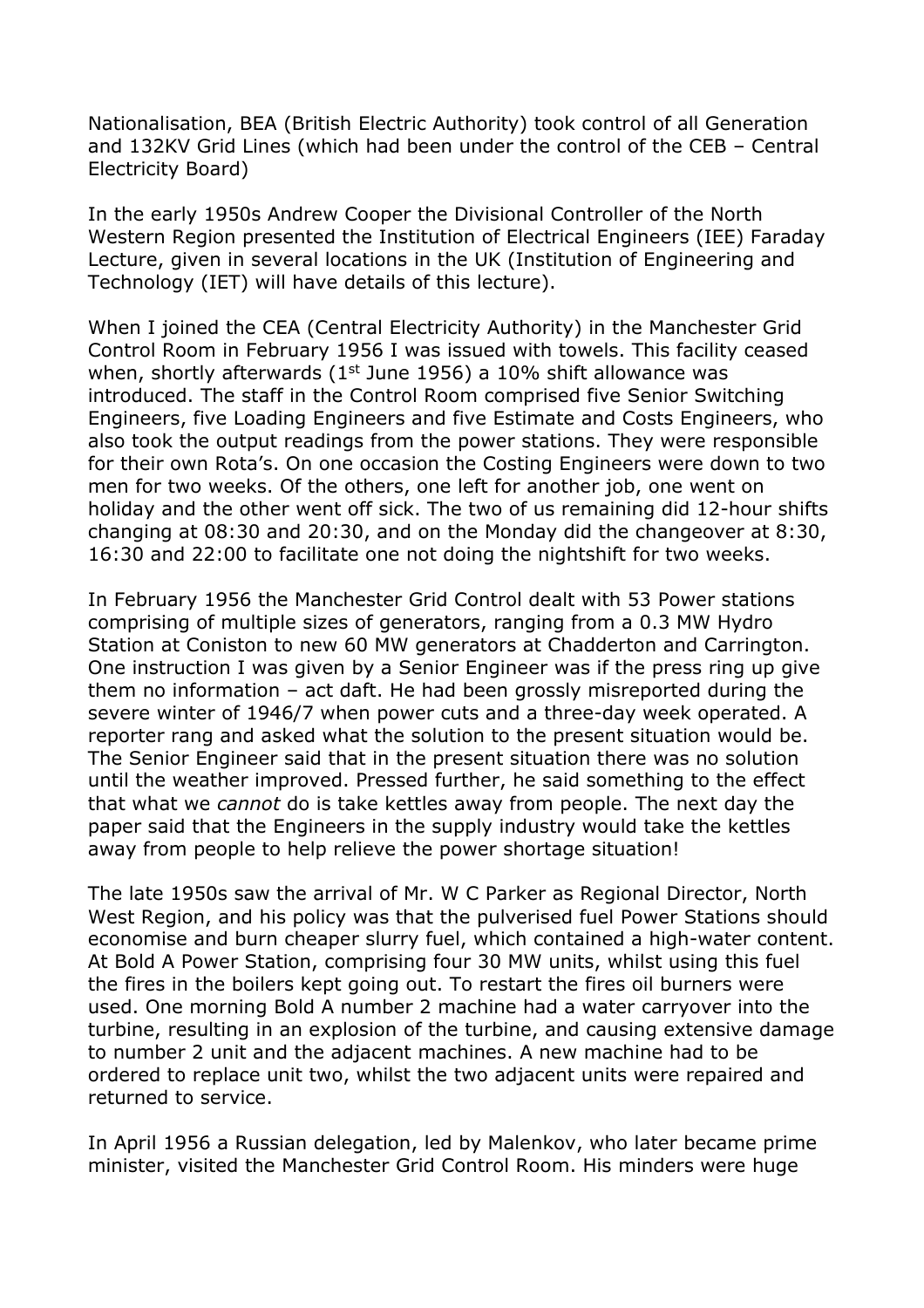giants of men!

In June or July 1956, the Queen opened Calder Hall Nuclear Power Station in Cumbria. Dick Hutchinson was the switching engineer and was slightly deaf and also very nervous. He kept picking the phone up thinking it was the request for the Queen to close the switch at Calder Hall to the grid!

One Wednesday lunchtime the three of us had our lunch as usual brought in from the canteen. When Tommy Ralph, who was manager over the control room, came back from lunch he noticed from his window that the Loading Engineer had fallen asleep, so he went around to the door behind the Senior Switching Engineer and had to wake him to tell him the Loading Engineer was asleep. They both vowed never to have a stodgy pudding again and only stick to the main course!

On winter weekend nightshifts Fred, the Loading Engineer played rugby on Saturday afternoons and came in battered and bruised. Dick the Senior practiced homoeopathy and treated Fred, requesting me to look after the system.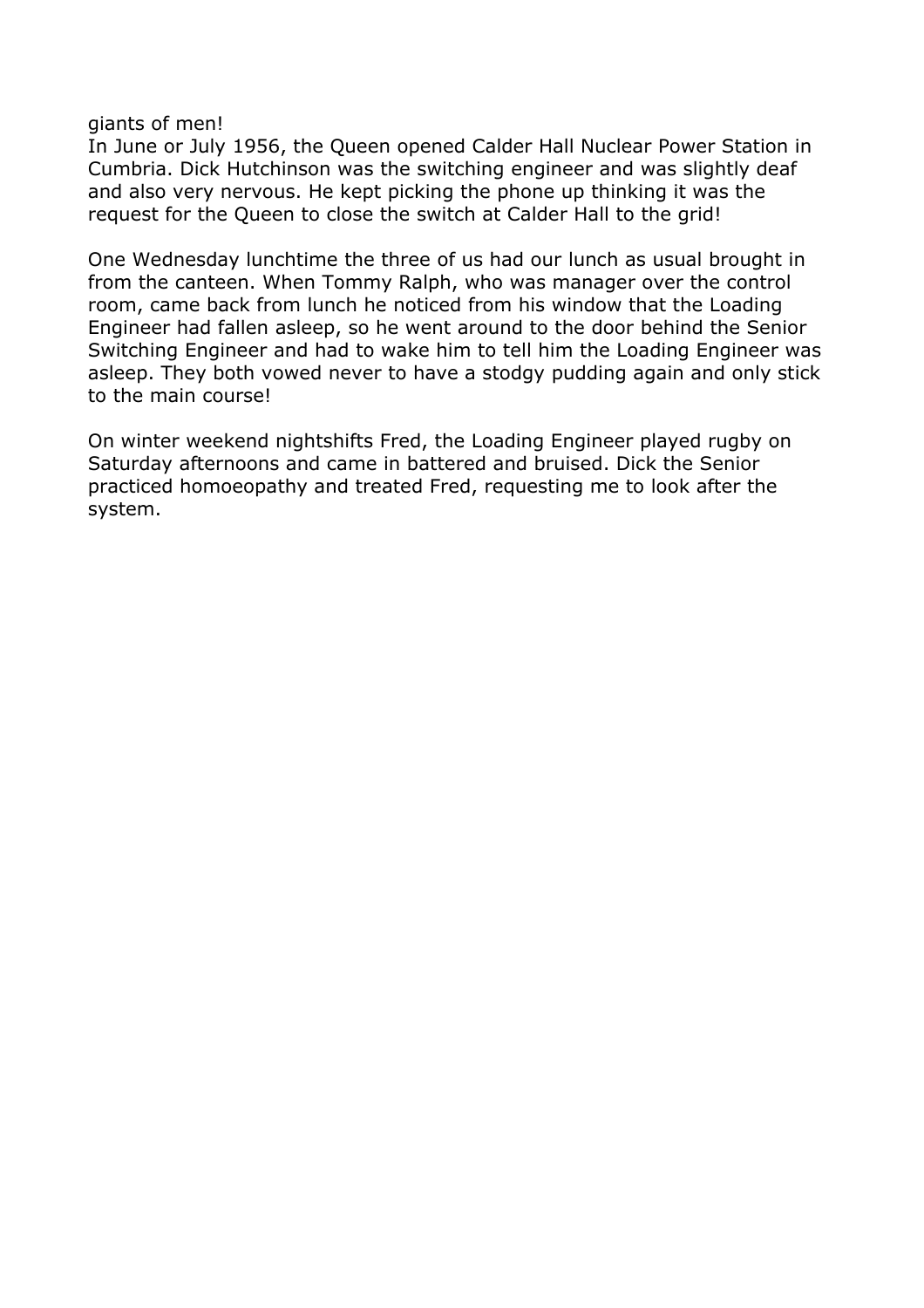STAFF TREE FEB 1956



## **JULY 1983** STAFF TREE

DES HENDRY SYSTEM OPERATION E

RAY KNOWLES CONTROL.

PRINCIPAL ENGRS.

CONROL & DAY STAFF AT ROSENEATH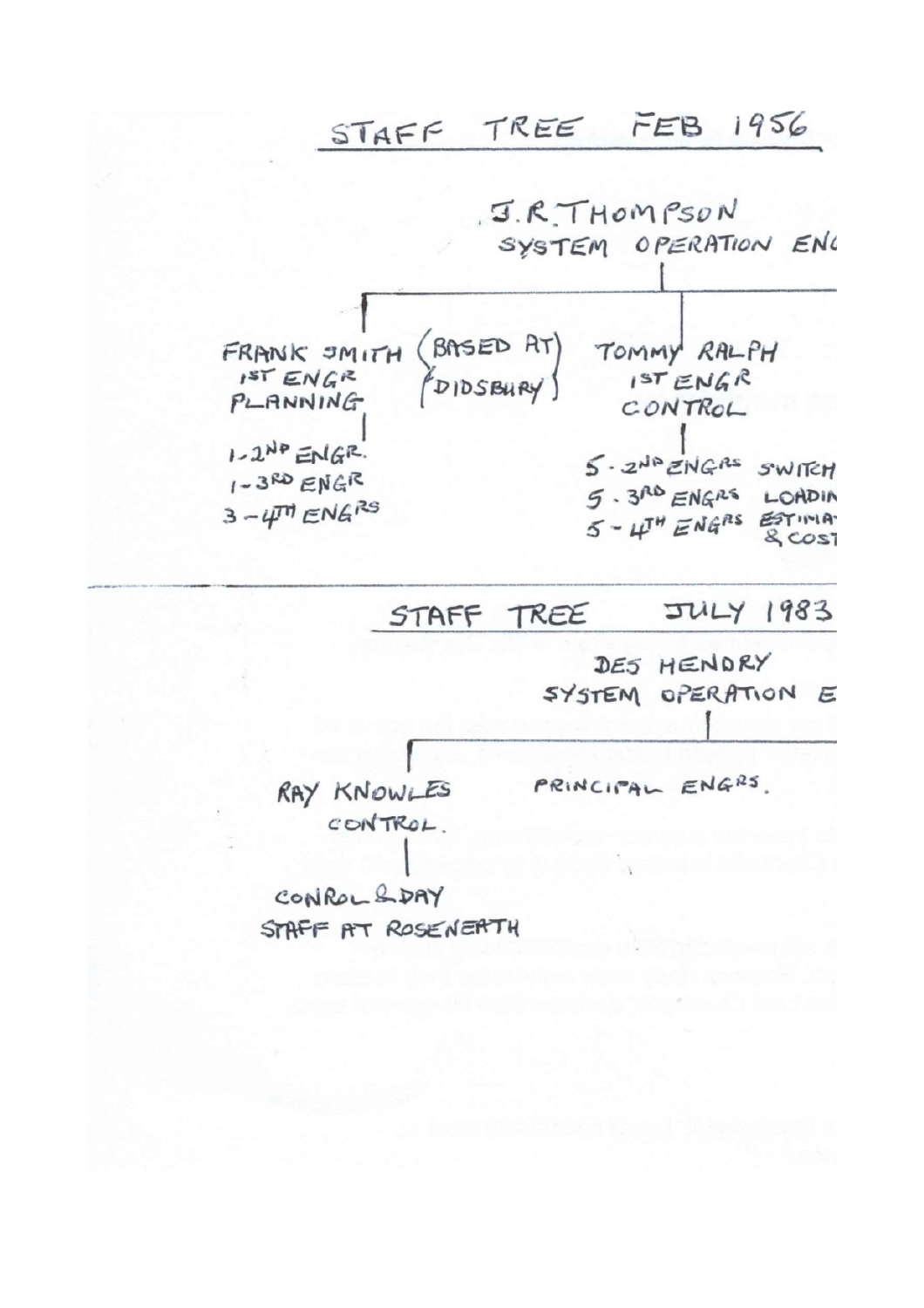On Monday, 12 May 1958 Dick Hutchinson, Fred Forster and I did our last night shift at the Didsbury Control Room. I felt very happy about this, as the new control room at Roseneath was only one mile away from my home!

On Wednesday, 14 May, 1958 Roseneath Grid Control Room opened and all services were transferred from Didsbury. There were two shifts operating that morning: Ted Morris, Frank Sinton and Brian Gee at Didsbury; and Dick Hutchinson, Fred Forster and Len Simpson at Roseneath. Everything went smoothly. Ted Morris, Switching Engineer, became annoyed because he brought Tommy Ralph, the overseeing Manager of the Control Room, with the barometer from Didsbury to Roseneath in his car and they refused to pay the petrol allowance for his car!



Len. Dressing the Area Control Room switching diagram on Wednesday 14 May 1958 at 3pm

Roseneath Grid Control Room was built as an atomic air raid shelter and comprised of three-foot reinforced concrete walls and ceiling. The building was designed with glass windows but in the event of an emergency concrete blocks could be inserted over the windows. These blocks were stored at Offerton and were never needed.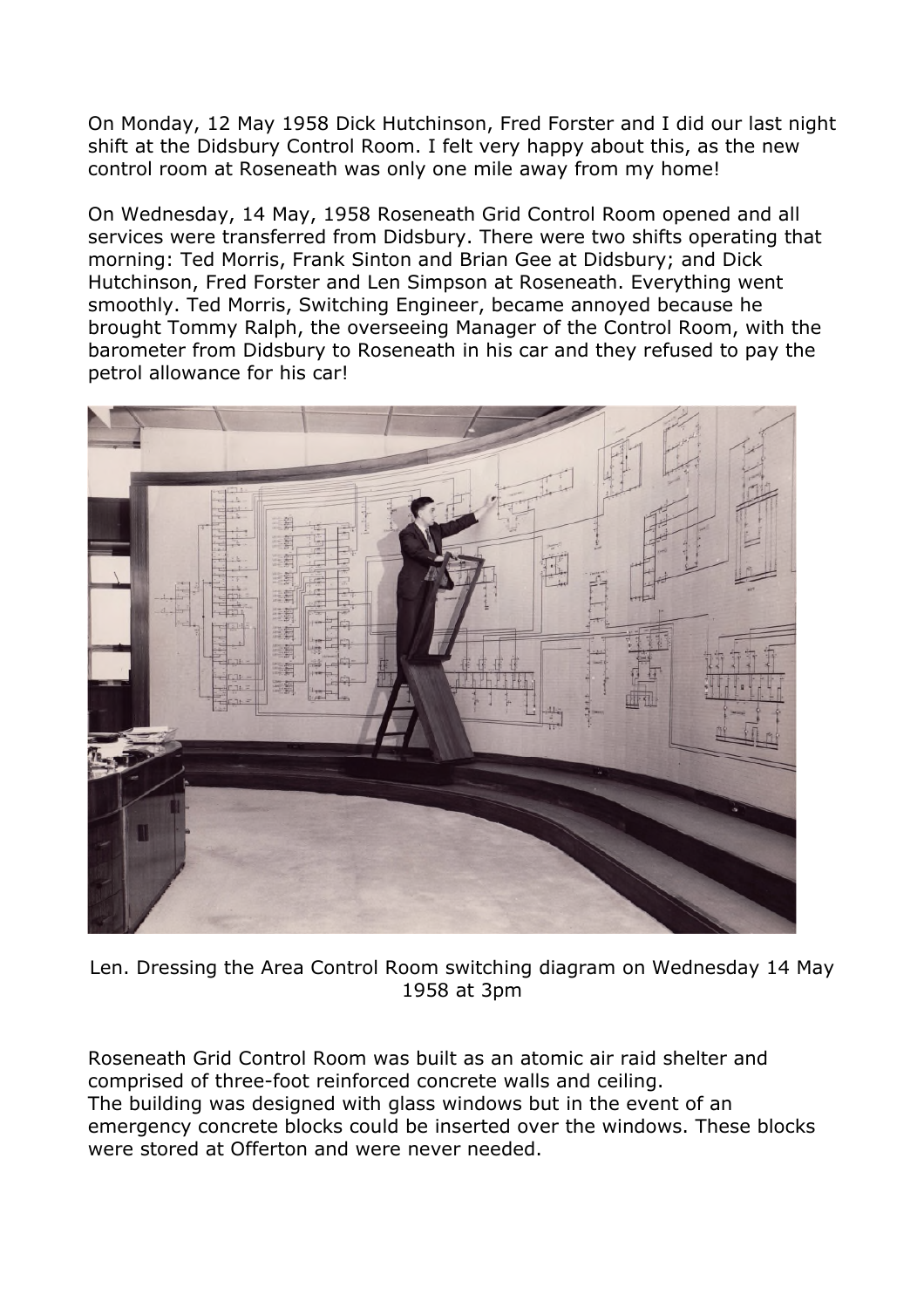When the planning application for Roseneath Control Room was published an elderly widow who lived opposite objected, but when the Control Room became a reality and was manned 24 hours a day, she said she was wrong to have objected, as she felt more secure in her surroundings and help was near if ever she needed it.

In the first few days at Roseneath a new carpet was laid and someone had managed to acquire a section of it leaving a gap. it must have looked nice on somebody's floor. However, the mystery was never solved.

One problem experienced by the staff working in the new Control Room was that night storage heaters were the heating for the room. In the mornings it became too hot so the windows were opened to dissipate heat, then in the evenings it was chilly and we needed some heat. There were many activities thought up to keep warm. One was golf practice using a plastic ball. One evening as a prank someone substituted a real ball whilst the golfers attended to a telephone call. The golfer took a swipe at the ball, which went through the window, leaving a perfect round hole. The excuse was he slipped with the pole when adjusting the top window! Later on, we were provided with three electric convection heaters.

An emergency Control Room was located at Offerton, Stockport, but was never used. The Telecoms Department looked after it, but were located at Roseneath. It was just a simplified diagram, similar to Didsbury Control Room, from which Offerton was equipped.

After the Nationalisation of the Electricity Supply Industry in 1948, the then BEA (British Electricity Authority) acquired a hotel (Haddon Hall Hotel) in Buxton as a Training and Conference Centre. It was renamed Electricity Hall. Conferences and Training Events were held there with overnight accommodation provided. Courses usually started Monday afternoon and finished Friday lunchtime. Mr. Clarkson was Manager and Head Tutor. One interesting event I was invited to attend in the mid 1960s (probably 1964) was a three-week conference on the development of the Super grid and its equipment. The participants included the heads of all the departments involved in the development of the Super grid, and was a large gathering attended by people from all the Regions.

Roseneath had a power cut due to an Area Board fault, and it was necessary to start the emergency diesel generator but nothing happened as the battery was flat. Thereafter there was a test carried out every week.

The Station Manager of the Diesel group of stations, Alderley Edge, Buxton and Macclesfield, used to service the Roseneath generator on a monthly basis, and he brought "his man" to do the work, but Mr. Carne, the Manager was always dressed in his boiler suit and did most of the work himself. One afternoon this chap in the boiler suit came into the Control Room and asked me if it was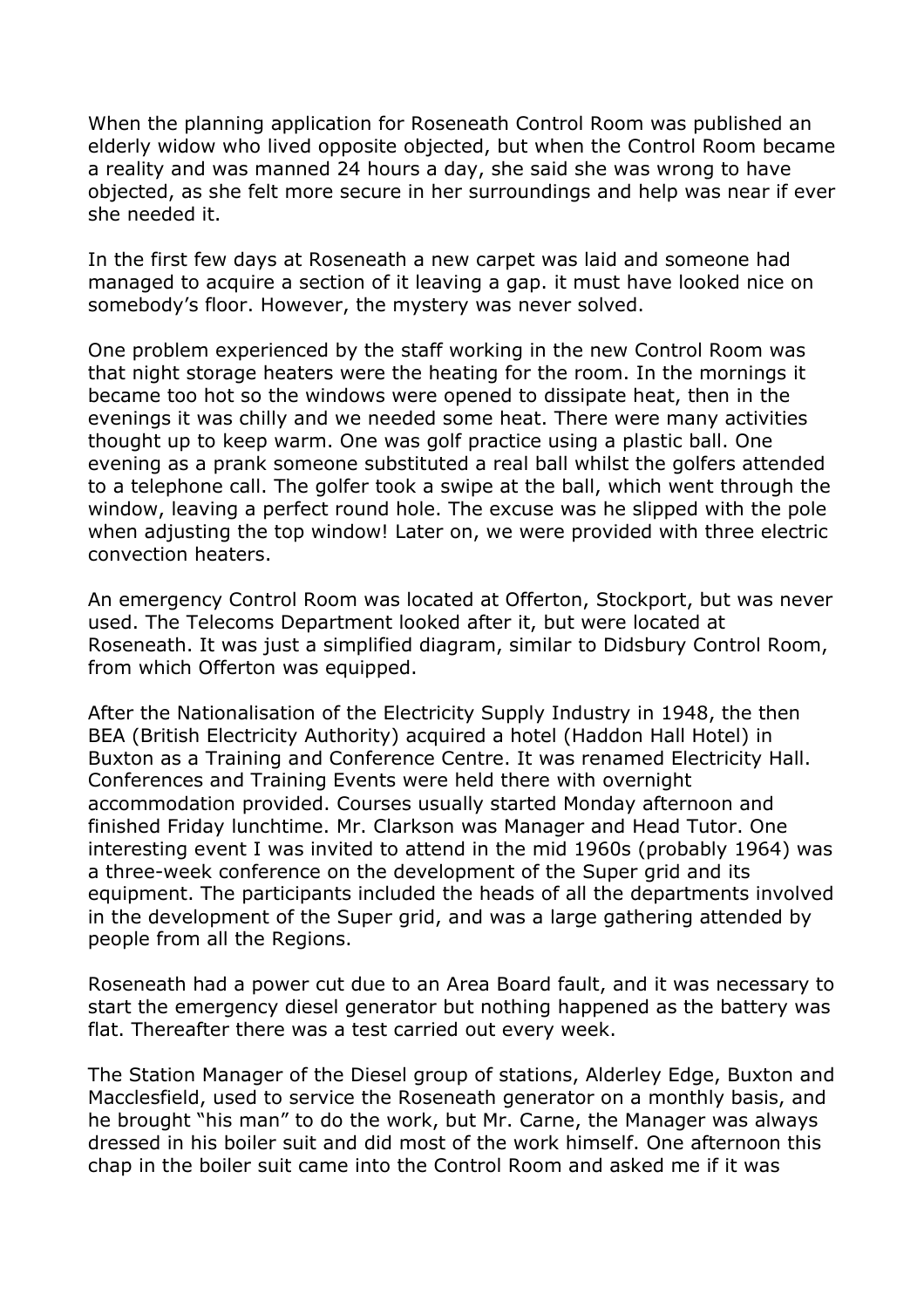possible for him to borrow a phone to ring his station. I was on the loading desk and it was easier to make the call from the loading desk. I invited him to sit down, gave him the phone and pressed the key. When he finished the call, he said it had made his day to sit and make a call on the loading desk! It was then that I found out that he was the Station Manager. He later serviced the emergency Diesel at Europa House. Four of the five floors at Europa House were rented from Simon Carves in the late 1974 and staff relocated from Didsbury and Roseneath in 1975. Didsbury was then sold to an Insurance Company.

Whenever I was around on shift or on days, he always came to have a chat over plans for his Stations. One day, whilst discussing his plans, my daughter came into the office at Roseneath on her way home from school and he asked if she or her mother liked bulrushes. When she said yes, he said, "Get your dad to bring you to Alderley after tea and we will go and gather some."

At Europa House he still called on me - always in his boiler suit, and with his usual rag, and if the tea trolley came around we brought him a cup. We discussed outages and future running requirements. One day after he left, the Senior Engineer said it was inappropriate for me to entertain workmen at my desk. I took no notice, and this continued to happen the following two months.

On the third month he was telling us about his holiday on the Norfolk Broads where he had hired a boat. The first thing he did was to strip the engine and rebuild it to his to his satisfaction! (He had been the chief engineer on a ship, and he was subsequently offered a job on the Norfolk Broads to service their engines!) Needless to say, there was a bit of laughter. After he departed I was again told about entertaining workmen at my desk. When I told the Senior Engineer who the visitor was all he wanted was to be introduced to him…

When industrial action by the Unions caused disruption and caused a shortage of generation it was necessary to change the merit order of running the stations, resulting in the Diesel sets being top of the order and hence could run for 24 hours. The Stations were only staffed for 'two shifts' operation and consequently were not staffed overnight. On ringing Mr. Carne and telling him his stations could run continuously for 24 hours if he wished, his immediate response was I'll do it for you and he did. He organised his staff, including himself, to man the three Stations 24 hours a day, including weekends, during various disputes.

At times of industrial disputes affecting the various supplies to Power Stations, the Stations reported into the Short-Term Planning - Management Information Centre on a daily basis, including weekends, on the deliveries they had received i.e. fuel, lubricating oil, lighting up oil, water treatment additives and any other commodity affecting generation; and an assessment of how many hours' generation they had. A meeting was then held with the Director of Generation and the members of the Generation Section to determine the merit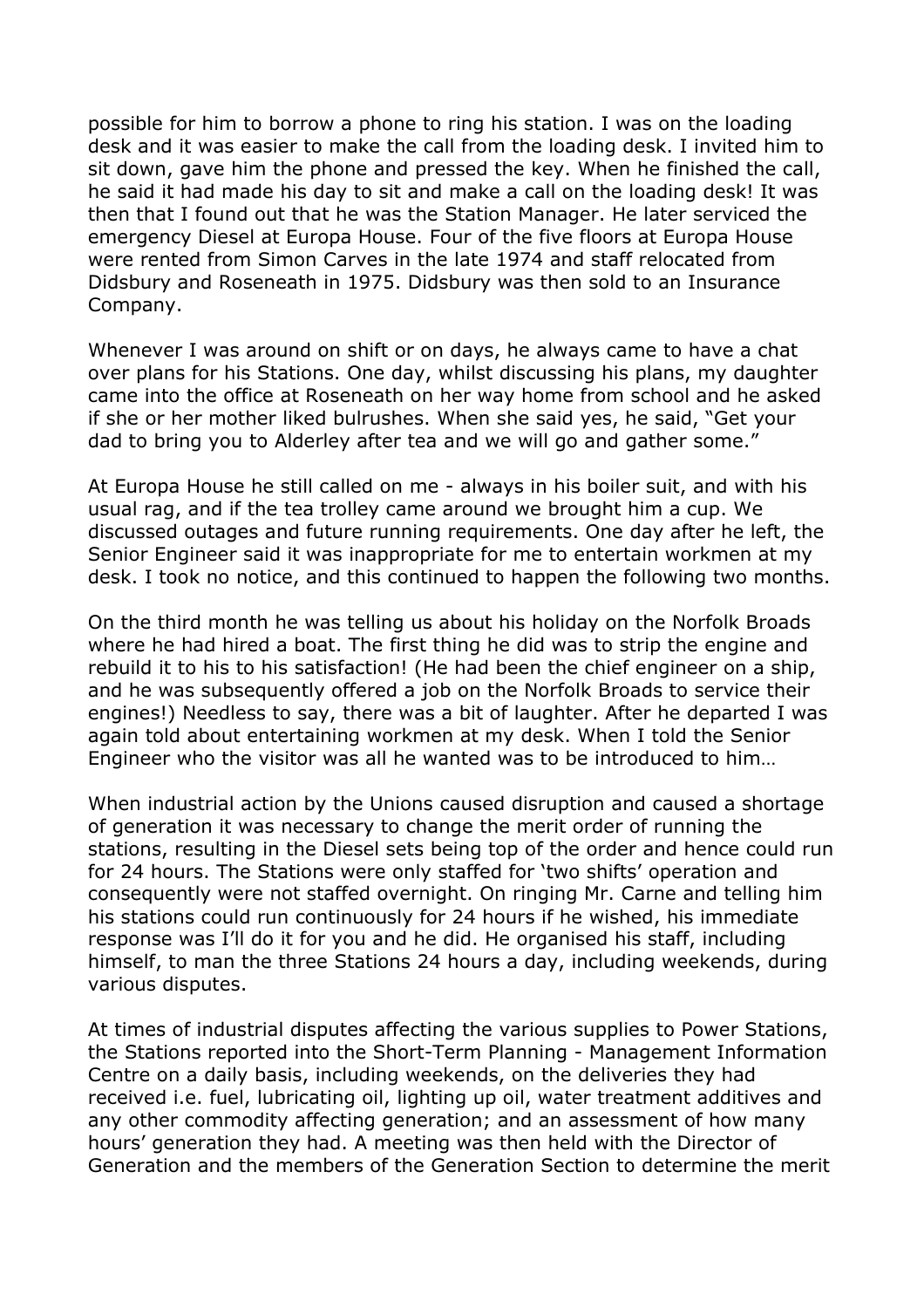order of the Stations running according to the extent of their ability to generate within the limits of the staffing levels (two shifts or three shifts) and other restrictions.

An assessment was then made of the plant available for the Area peak of the following day with a seven-stage power cut (the first two stages were voltage reduction, the further five stages of 5% each for power cuts) and this information was passed over to System Operation HQ (National Grid day staff) with the hourly running availability of the last station on load and the next station to be on load. From this National Grid Control gave us the plant requirements for the following day and from this information (given mid/late afternoon) Grid Control were given the merit order and plant available for the following day along with the National Control assessment. At the end of one of these Industrial Actions I had accumulated quite a few extra hours of work and was due "time off in lieu". Without even thinking about it the Director of Generation said, "You're not having time off you will be paid for the extra hours."

One Saturday evening I received a request from Maentwrog Hydro Station for a test run to check everything, as they had just had a new pipeline installed, and the water intake had been cleared of debris. The next call was the Station Superintendent (Manager) who was extremely distressed. The new pipeline had collapsed, and it was later found that a small tree which had fallen had blocked the intake when the Generator was started. The flow of water into the intake was restricted and this caused the blockage. I asked him if he wanted me to inform the Director of Generation. He said yes as he could not face him – he was too distressed.

A photo of Maentwrog Station and pipelines can be seen in the Dinorwig paper.

On Sunday afternoons the radio loop around the stations was tested. (It was not possible to contact each location from Roseneath.) The Senior Engineer usually did this. On one Sunday after the clock change Ellis Sykes said "I will really test them with this message" which was, "Did you remember to put your clocks back today?" The clocks had actually been put forward! Needless to say, there was discussion at the start of the circuit and the message changed. Ellis then took them to task for changing the message and interrupting a couple of times on the circuit to correct the message. (Tony's comment- You have just reminded me doing this at Thames North GCA on a Sunday day shift when I worked there. It was always chaotic, some recipients found asleep!)

In December 1959 or 1960 after the Christmas break, the largest estimating error for the load on the day after Boxing Day occurred. We at Grid Control Centre were not aware that many firms were having a break between Christmas and New Year. I believe that the errors were between 20% and 25% – certainly three areas had 25%, including me at Manchester.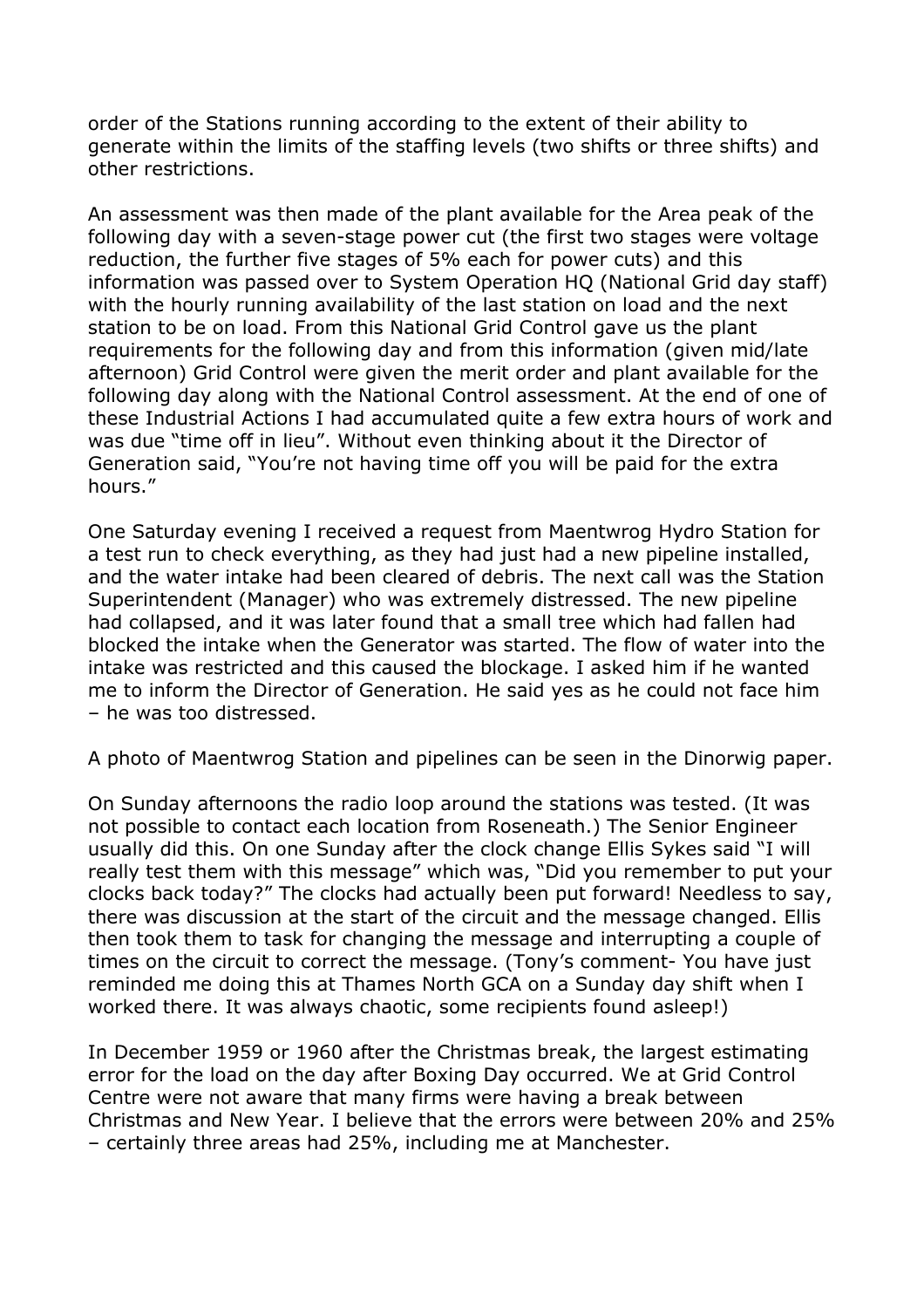In 1961 Ffestiniog Pumped Storage Power Station, 360 MW, was first used to arrest the television load pick up after Coronation Street, and it was noticeable how it corrected the frequency drop quickly. Occasionally visitor groups came around the Control Room in the evening, and it was surprising to them how we were able to tell them their habits at the end of television programmes, and what effect it had on the System.

During 1962 and 1963 System Operation in Manchester was instrumental in developing a computer program in conjunction with Computer Programmers in Guildford - LOSSO 1, and then LOSSO 2, being the forerunner of the GOAL programme (Generation Ordering And Loading). LOSSO is Load Ordering for System, System Operation 1 and 2. We sent generation details to Computer Branch at Guildford who then programed the plant requirements and sent back by fax the details of the Plant to be used. We studied the Return and noted modifications required. This was pioneering work. GOAL was developed by National Control (lead by Ray Lewis) in conjunction with Computer Branch and all Grid Control Areas. We met regularly in London to discuss possible modifications and improvements to the program, and tested Output at our own locations after sending in details of Plant availability and restrictions. When I left in July 1983 it was accurate and could be used for Plant ordering.

At Roseneath there were no boards or signs to indicate who we were, or what took place in the building. One night at 1am two Police Officers came in (doors not being locked) curious as to what we did and what was going on. They left astounded.

The telephony arrangement for Roseneath was to have three telephone lines from three different telephone exchanges with each Power Station and Substation having communication from two exchanges. These were Hulme Hall (Cheadle Hulme), Gatley and Stockport. The normal exchange for the area was actually Bramhall, but this was not used because it was a manually operated exchange at that time. This arrangement was so that communications could be maintained at all times, should an exchange have problems.

In February 1966 Harold Keys arranged traffic calming ramps in the entrance driveway into Roseneath. This was done over the weekend. I was one of the early arrivals, in a Mini, taking it slowly. The front wheels went over the ramp and then the car grounded on the bump of the ramp. This closed the access drive until several of us lifted the car off the ramp, which was later reduced in size.

Monks of Warrington built the extension at Roseneath in the early 1960s, to accommodate the two new Control Rooms (not air raid shelters) and a Computer block on top of the existing Area Control Room. One evening one of the Monks workers had a puncture on his bike. As I had a bicycle pump on my bike I lent it to him to get him home. The following morning on returning the pump he asked me if I used firewood at home. When I said yes, he said he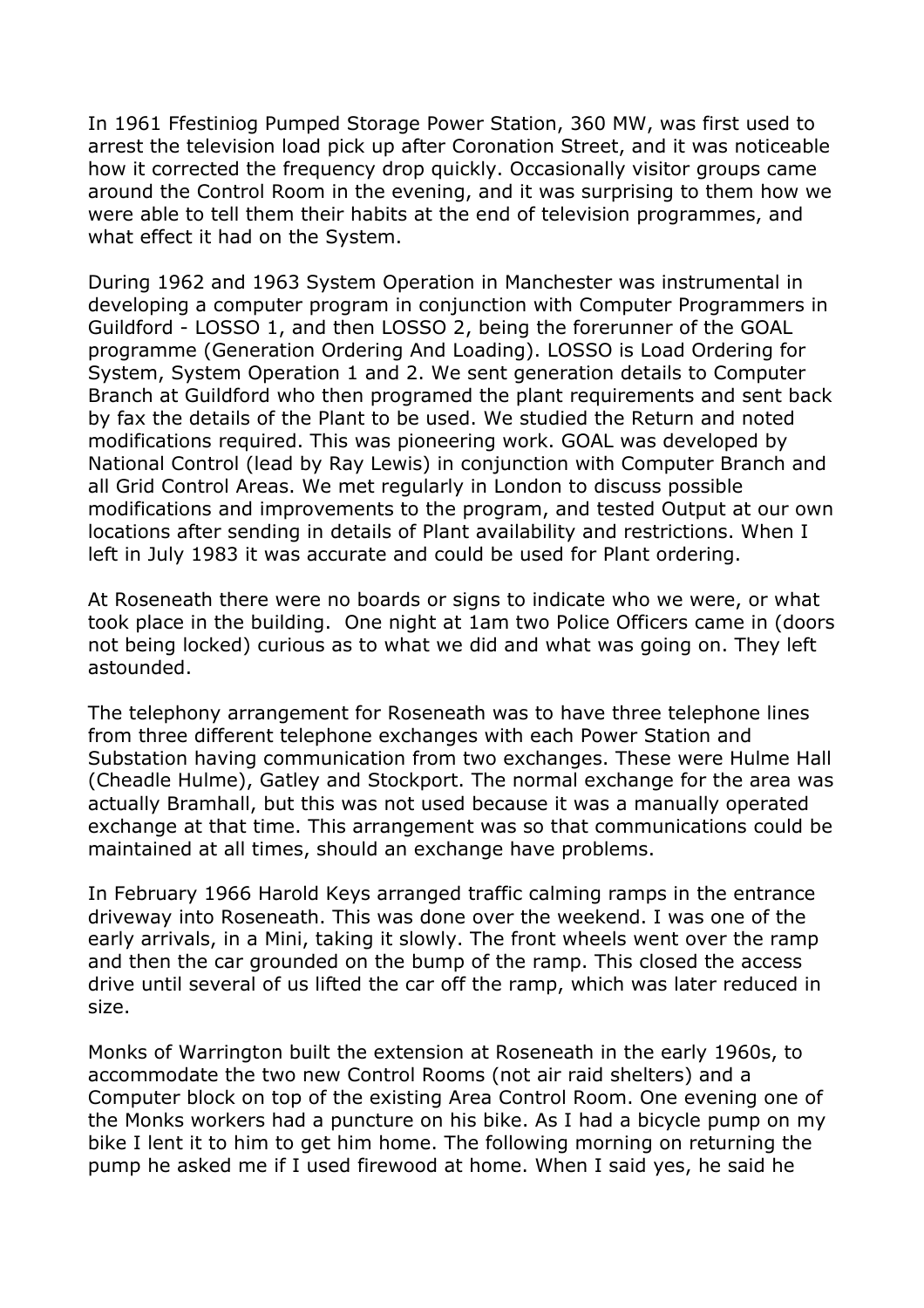would send some round. That evening the drive at home was full of wood – a tipper lorry delivered a full load! I never did use it all.

On Saturday, 10 September, 1966, to mark the opening of the new Control Rooms and Computer Block, Roseneath held an Open Day for staff, families and friends, which was well received and well attended. In June 1971 another Open Day was arranged for the local general public and various demonstrations were set up. As a thank you to the staff involved Mr. Connon, the Director-General gave a seven-course dinner on 5 July, 1971 at Didsbury headquarters.

The Water Resources Board in the late 60s/early 70s needed water supply reinforcement in Wales and the Midlands. One of their schemes was to take water from Nant-y-Moch reservoir which was the main water supply for Rheidol Hydro Electric station. The dam had been built by the CEGB for this 53 MW scheme and was complete and operating at this time. Assessment work had been done by Headquarters and the Region became involved in 1972. A study group and working party was formed, and meetings held with the Water Resources Board. An interim report was issued in August 1972 after discussions with the South Western Region. A meeting with the Water Resources Board was cancelled after which the Water Resources Board agreed the proposed scheme was not viable for them.

During late 1963/early 1964 a helicopter was on hire to the North Western Region for Transmission line inspections and the possibility of locating hot spots on the conductor connections. The helicopter was required by the North-Wales District to do a survey. Ron Anderson and I had a meeting at Ffestiniog Power Station on 10 February 1964, and arrangements were made for us to travel by this helicopter, as it was based at Ringway Airport. (Now Manchester Airport) We were picked up at AVRO's airfield at Woodford, home of the Lancaster and Vulcan bombers. The helicopter dropped us off at Trawsfynydd from where the District took us onto Ffestiniog. On the way back to Woodford the pilot asked us our plans for the evening, and it came out that it was my daughter's 10th birthday and she would be with her mother to pick us up. He said that if she would like a trip in the helicopter he would take her to Ringway if we could pick her up. Needless to say, she was over the moon and helped to put the helicopter to bed in its hangar.

The sports and social club arranged Christmas parties for the children of its members, and it was sometimes difficult for the control room staff children to be taken if their fathers were on shift. So, pickups and returns were made by other "off shift" colleagues to take the children to the parties.

In the early 1970s the fire alarms went off and we evacuated the buildings (except Control Room Staff). Two fire engines arrived from different directions and a couple of police cars, one of which came through Bramhall Park as a shortcut. We knew it was not an exercise as John McCarthy (the fire officer)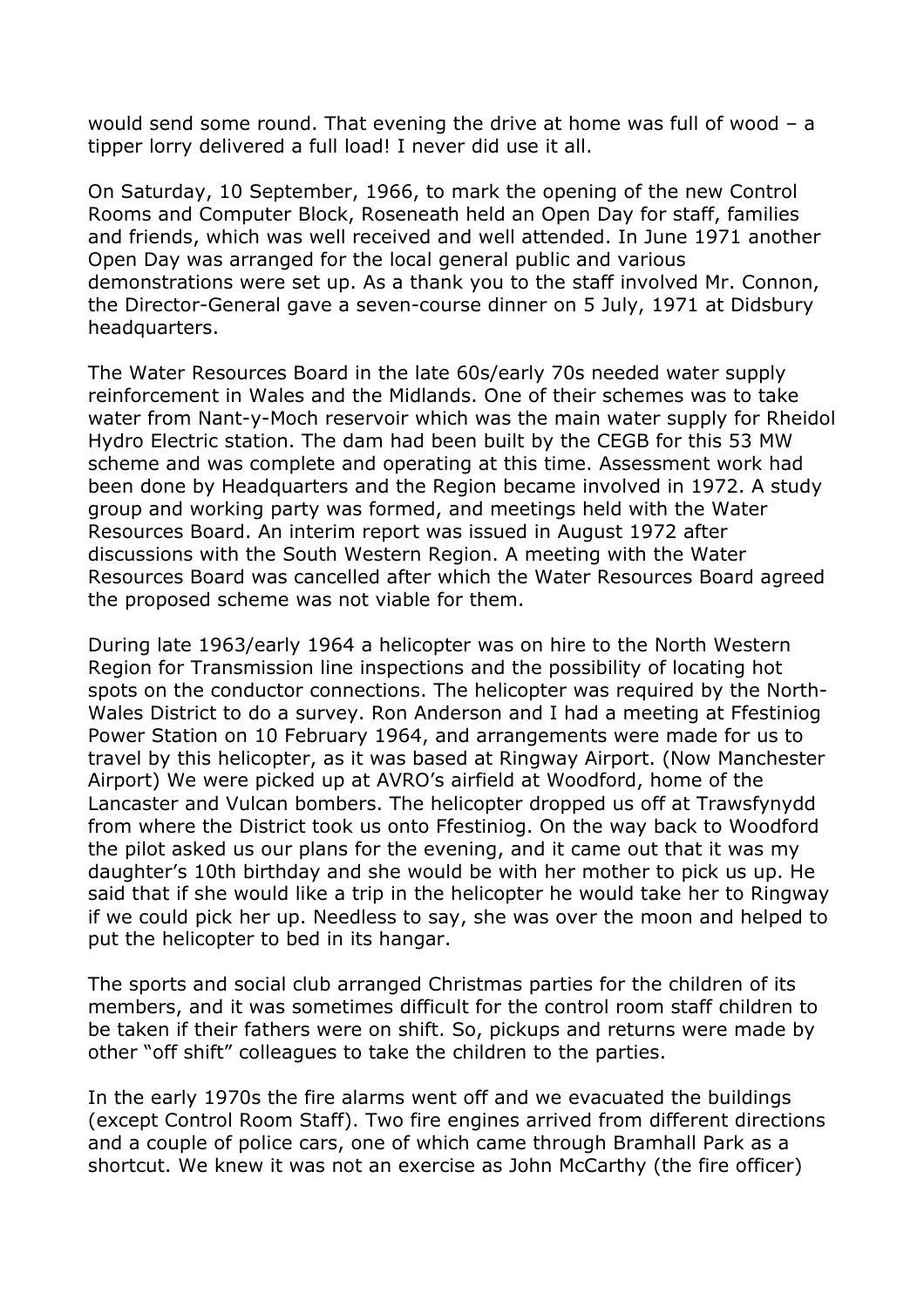was on leave. It was common practice for the deliveries for the Telecoms Section to be delivered through one of the locked fire doors, and as such the Telephonist was informed. This was done, but one of the parcels fell onto the glass of one of the fire alarms and broke it, setting off the alarm. The courier was not aware that the parcel had fallen. Margaret the Telephonist gave a minute or so for a phone call to say what had happened before she made the call to the Fire Brigade.

For approximately five years (probably 1966 to 1970) the Cumbria District of the North Western Region was transferred to the Newcastle Grid Control. Newcastle Grid Control was divided between Manchester and Leeds Grid Control Areas about 1970. This happened because it was considered that Newcastle was a small area that could easily be handled by Manchester and Leeds, because Generation Stations were being closed at the time.

Whilst under Manchester Control, meetings were arranged in January/February each year to discuss Transmission outages for the current year in the Cumbria Region with North Western Area Board, District Engineers and ourselves. Each outage was discussed and restoration times allocated should the circuit need to be restored. Some of the outages were more onerous and needed further investigation for alternative supply to the affected area. Further meetings were then arranged to discuss methods to secure supplies if a further fault occurred.

In March 1969 the weather was cloudy with daytime temperatures in the lower lying areas (i.e. Manchester) of about 5°C with night frosts; whereas in the high Pennine area (between Rochdale and Stalybridge) it was low cloud; misty and daytime temperatures were at or below zero. Because of the misty and icy conditions, the conductors on the 275 KV lines between Rochdale and Stalybridge built up with ice, up to 4 to 6 inches in parts.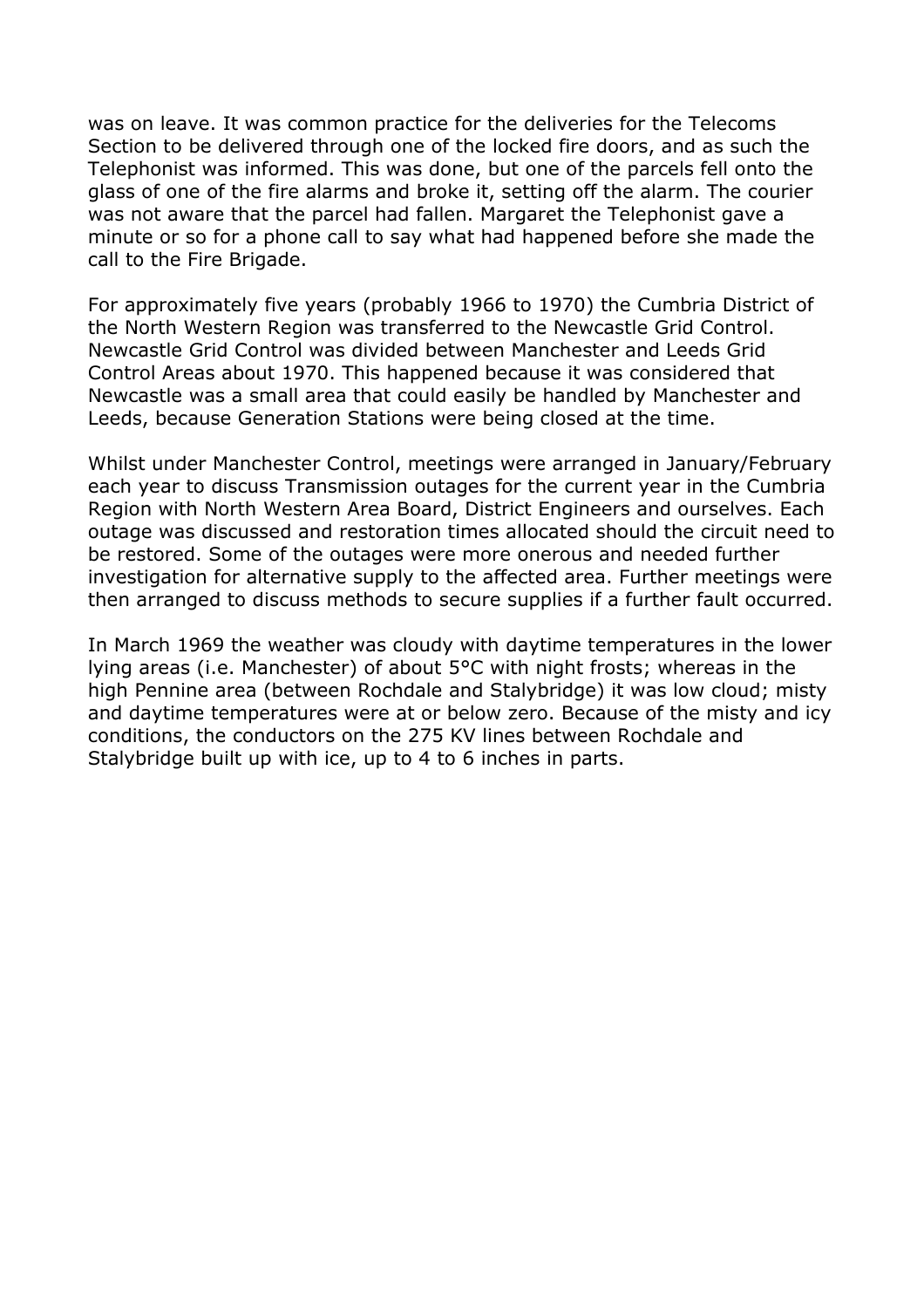CENTRAL ELECTRICITY GENE **HEADQUARTER** 400/275kV SYSTEM MANCHESTER GRID CON

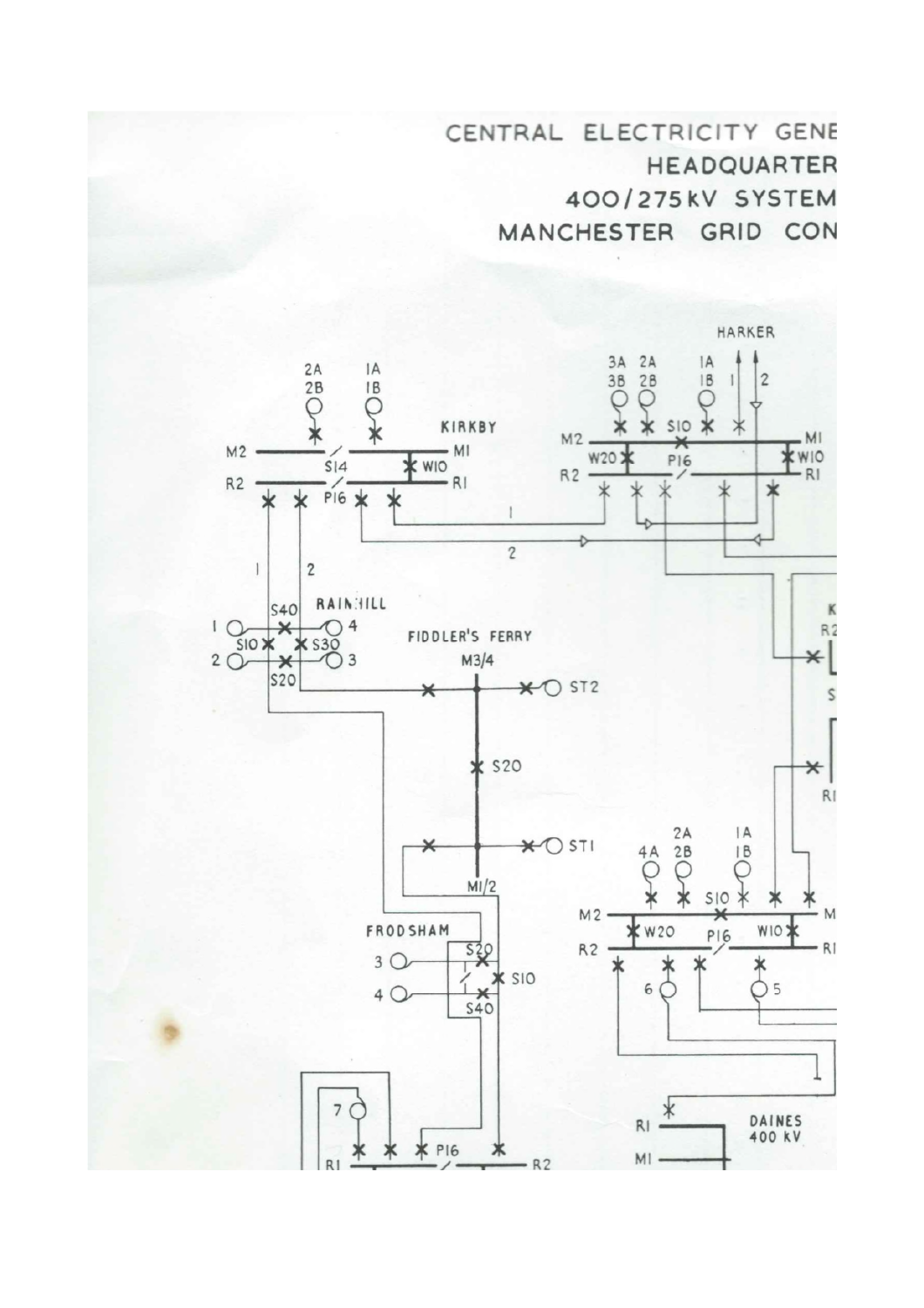On Thursday 13th and Friday 14th a thaw set in, and the ice on the conductors started to fall off. This caused the conductors to "gallop" and the wavelength either side of the towers synchronised, and pulled two or three towers out of the ground (just like extracting teeth) and toppling them, exposing the foundation legs bent on the ground (I may be able to find my photographs of these towers. The line was out for several weeks and temporary adjustments were made to the circuits at Rochdale and Stalybridge. At Rochdale, the Elland to Stalybridge line was 'jumpered' across to the Rochdale to Stalybridge line, making an Elland to Carrington line; whilst at Stalybridge there were no alterations necessary due to it being a bus bar substation, and it only needed to be isolated and earthed.

In the late 1970s or early 1980s Dinorwig Pumped Storage inner workings had been completed, and the Transformer and Generation Halls were void of all materials and were ready to accept their Transformers and machinery. The North Western Management made arrangements that the Headquarters' Staff who wished to, could visit the site, and the necessary transport would be made available on the Saturday. A large number of staff with wives and husbands made the journey and were shown where the first excavator/tunneling machine was lost in the first attempted tunnel excavation, when the ceiling caved in embedding the machine forever. A new tunnel entrance was made a few yards from the collapse. When we went into the tunnel we expected to go uphill or on the level but went downhill to the vast Halls where the Water Generators and Transformers had to be installed. Needless to say, it was a long uphill walk back to the surface – about half a mile. We were then taken up to view the top lake.

When Bolton Power Station was shut down in March 1976, Derek Shepherd the Station Manager arranged to have an historic shutdown. The three machines running were two HP (High Pressure) and the 10 MW LP (Low Pressure) machine number 6. He invited the Director of Generation, Mr. Roy Houghton, to close the station by shutting off the last machine, whilst he would shut down the LP number 6 machine. It meant that with the current order of merit tables these machines would be run out of merit. One Loading Engineer said he would not comply "as it was not right" but on being informed that the fuel being burnt was not subject to replacement cost (as no further fuel was to be delivered, rather taken away to another station at additional cost) changed his mind. After closure the LP set was taken to the Manchester Science Museum where Derek Shepperd was a very active member, and part of the casing was removed to show the Turbine and Generator working parts with information notes adjacent to the machine. (I still have the Science Museum literature of explanation.)

In the mid to late 1980s the Institution of Electrical Engineers (now the Institution of Engineering and Technology) promoted an exercise for School Sixth Formers called the Power Station game. The aim of the game was to locate and build a Power Station – there were three types of station: Coal, Oil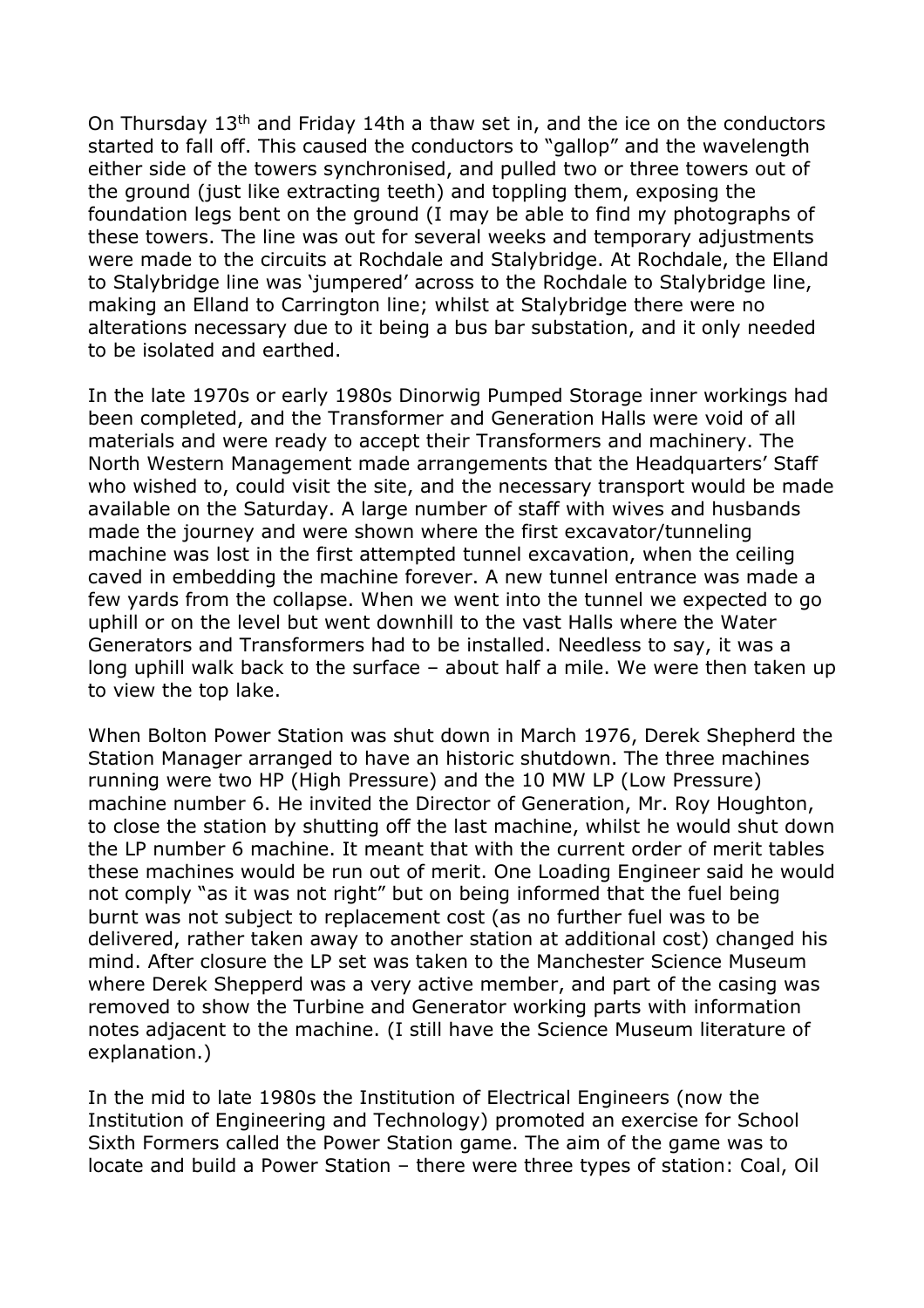and Nuclear - and the schools were encouraged to arrange teams of six pupils for each type of station. If the School had sufficient pupils (about 15 or more) to play the game over two days, we went to the school. Those Schools who could supply only one team were invited to Manchester University Electrical Department to participate in the game over the two days. On one occasion we had six teams participating: two teams each for the three types of Station but working independently.

One team was all girls from Lymm Grammar School and they were very anti-Nuclear. Needless to say, they drew the Nuclear Station. Part of the game was that each team would present their Station and the rationale for it, after which the other teams would present arguments for it not being feasible. One young lady from Lymm demolished both Coal presentations by saying that Mr. Scargill was finished as Mrs. Thatcher had got the measure of him!

We managed to have Mr. Roy Houghton, Director of Generation, North Western Region, as the main judge. His first comment was that he wouldn't buy any of their power stations, and he proceeded to explain where they had gone wrong. Needless to say, the girls from Lymm won easily by arguing effectively against the other presentations.

Bromborough Power Station was oil fired and it was discovered, after ladies in the area were having problems with holes in their tights, that acid smuts were being produced from the Station's chimneys during start-up. To solve the problem the station was brought on early so that all four generators were on load by 6:30 a.m. However, in summer the minimum load trough was 6 a.m. on Sundays and on two successive occasions the load was very light due to the warm weather and it was not possible to give Bromborough any load at this time, as we were struggling to keep what was on load to its minimum Generation.

The Charge Engineer was not very happy when told that if he could not delay bringing his machines on load to our requirements he would not be able to generate that day. The Machines did come on load at a later time. The following Sunday I was also on a night shift (adjusted rota for holiday requirements) and the same thing happened. The Charge Engineer said he had had the same problems with last week's Loading Engineer. When I replied I had had the same problem with the same Charge Engineer laughter broke out and the problem was solved in the same way!

In the control room what were called "danger notices" were shown on the Switching Display Diagram. One notice was that if any 275/400 KV tripped and auto re-closed six times it was to be left out of service for the District Engineers to investigate. One-night thunderstorms were raging over Anglesey and the double circuit lines between Wylfa and Pentir kept tripping out (not together fortunately) and both were well over the six times limit. In order to prevent Wylfa Nuclear Station being isolated from the Grid System (only two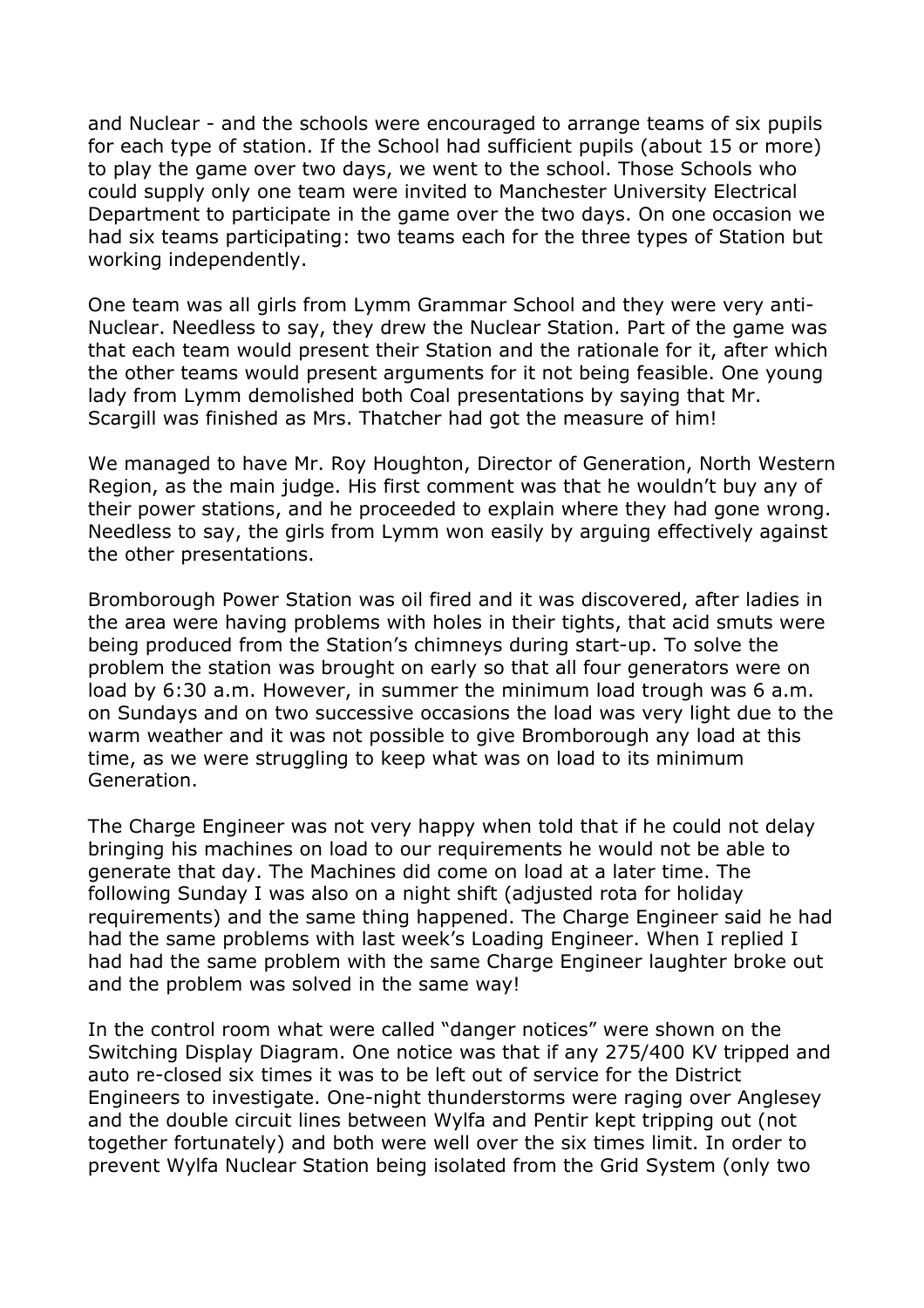33 KV lines being the other circuits) the Control Engineers had no alternative but to ignore the directive.

A similar situation arose years earlier when during an extremely foggy night in the Liverpool area 132 KV lines were tripping out all night, and the circuits had to be closed manually, there being no auto re-close on those lines at that time. The final straw that night was when Clarence Dock number 7 set was synchronised and its only output was through the Vulcan Street Transformer onto the grid. The 132 KV circuits to the transformer tripped out and could not be re-synchronised onto the grid.

When I left the control room in April 1962 to join the day staff, I was replaced by a young Eric Chefneux who later moved on to greater thing within the Industry. Between 1962 and my retirement in 1983 I was on Short Term Planning, Transmission and then Generation. We had three tier Control from the early 1950s right through until 1990. The 132 KV system was gradually handed over to the Area Boards by 1990.

Roseneath was formerly a family residence and was purchased by the CEA in the late 1940s/early 1950s, when it came on the market. Oakwood (the house next door) was purchased in the late 1950s, when it too came up for sale. Oakwood was then occupied by System Operation Day staff. A third house, Branksome, was bought shortly afterwards, and was occupied by the Computer Branch.

After closure of Roseneath Grid Control in 1990 the houses, along with Branksome and Oakwood, were put up for sale. All three houses were bought by a developer and demolished. When the building contractors eventually moved on site in the early 1990s they experienced great difficulties in demolishing the original Control Block due to its reinforced structure. Now, on the site of these three houses and the control block 12 large private houses have been built, and the road serving them is called Roseneath.